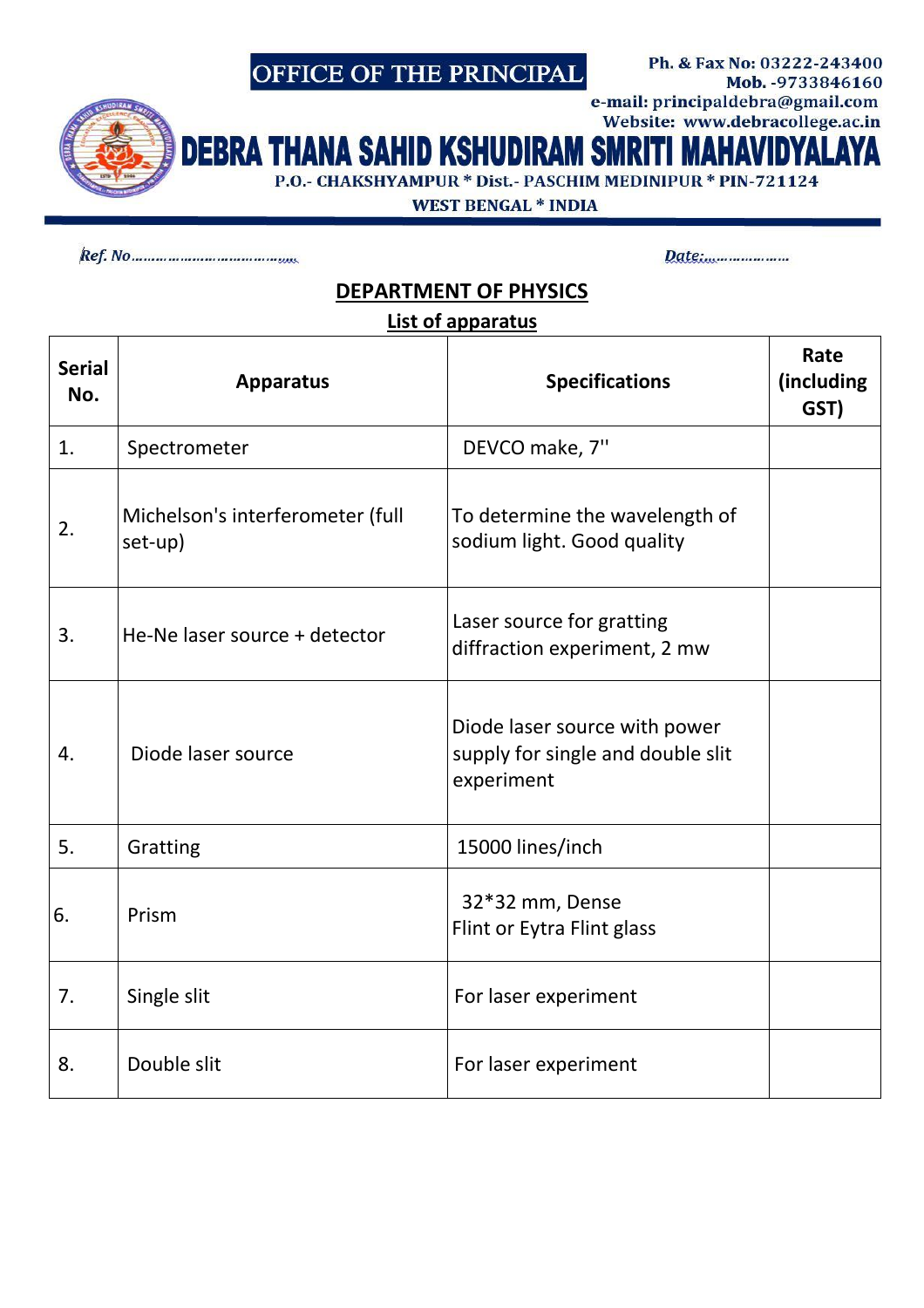| 9.  | To determine the value of $e/m$ by<br>a. Magnetic focusing or<br>b. Bar magnet. | Good quality                                       |  |
|-----|---------------------------------------------------------------------------------|----------------------------------------------------|--|
| 10. | Millikan oil drop apparatus (full set-<br>up)                                   | To determine the charge of an<br>electron.         |  |
| 11. | Cathode Ray Oscilloscope                                                        | Dual channel, 10 MHz frequency.<br>Scientific make |  |
| 12. | Planck's constant using black body<br>radiation. (full set-up)                  | SES make                                           |  |
| 13. | Tunneling effect of tunnel diode<br>using I-V characteristic. (full set-up)     | Good quality.                                      |  |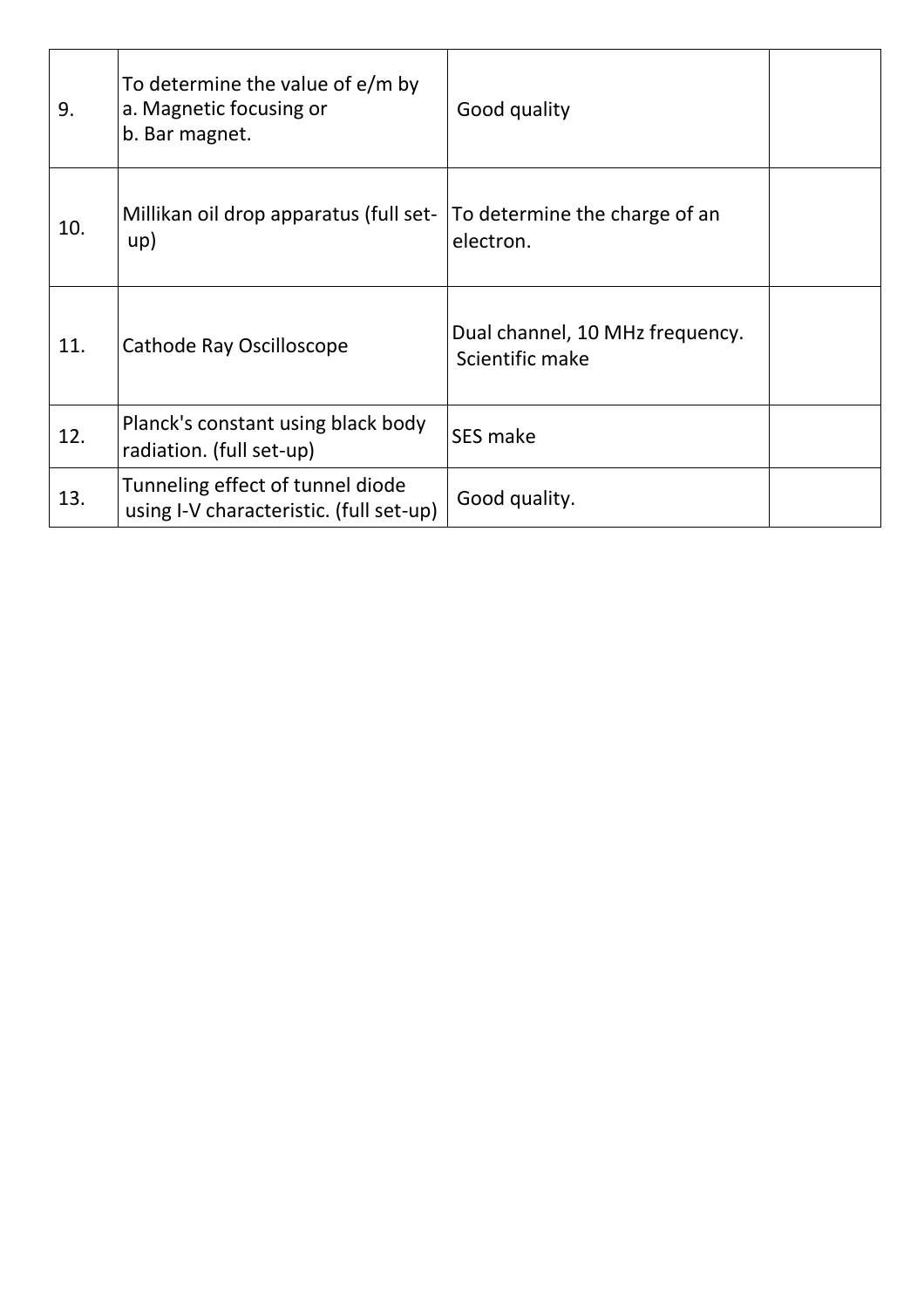### **DEPARTMENT OF CHEMISTRY List of apparatus**

| 1.  | Rough Balance                                                                           | 10 mg to 100 gm                                                                |
|-----|-----------------------------------------------------------------------------------------|--------------------------------------------------------------------------------|
| 2.  | Calorimeter                                                                             | Good quality                                                                   |
| 3.  | Big size 70 ml hard glass test tube wider bore<br>with rubber<br>cork and glass stirrer | For critical solution temp.<br>Determination<br>(original borosil)             |
| 4.  | Magnetic stirrer                                                                        | One pice                                                                       |
| 5.  | <b>Magnetic Palate</b>                                                                  | 5 piece with different size                                                    |
| 6.  | Dropper set                                                                             | 12 piece                                                                       |
| 7.  | Test tube stand                                                                         | 10 piece(20 holes each)                                                        |
| 8.  | Volumetric flax 250 ml                                                                  | 10 piece                                                                       |
| 9.  | Measuring cylinder 10 ml                                                                | 4 piece                                                                        |
| 10. | Melting points determination apparatus                                                  | 1 piece                                                                        |
| 11. | Thermometer                                                                             | 0 to 300 degree celcius (2<br>pieces)<br>0 to 200 degree celcius (2<br>pieces) |
| 12. | Stalagmometer                                                                           | Original borosil, 2 pieces                                                     |
| 13. | TLC plate                                                                               | One box                                                                        |